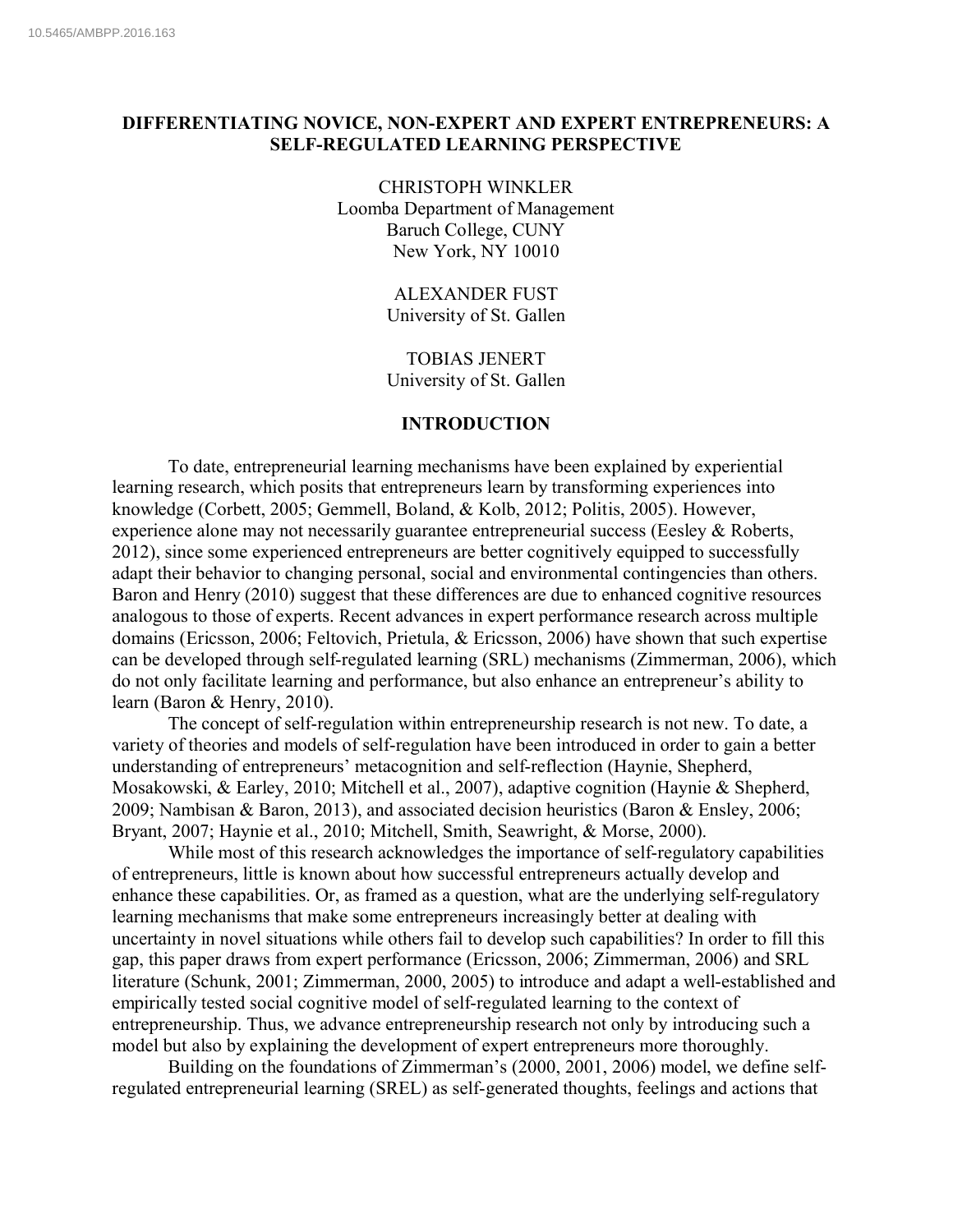are planned and cyclically adapted to the attainment of personal entrepreneurial goals. The model, which is rooted in social cognitive theory (Bandura, 1986, 1989, 2001), emphasizes that humans have agency over their cognition, behavior and environment. Each element within this triadic reciprocal relationship fluctuates during learning, and thus has to be monitored and evaluated through separate self-directed feedback loops (Zimmerman, 2006). Within an entrepreneurial learning context, entrepreneurs who are facing conditions of uncertainty are therefore required to self-regulate their behavior, their environment, and self (cognition).

# **THE ROLE OF EXPERIENCE IN ENTREPRENEURIAL LEARNING**

There has been an ongoing debate about the differences between novice and experienced entrepreneurs with respect to entrepreneurial behavior and its effect on entrepreneurial outcomes in general and entrepreneurial learning processes in particular. Habitual, serial and portfolio entrepreneurs have a higher experience in starting and managing companies compared to their novice counterparts. Thus, experience can be linked to both entrepreneurial actions and learning capabilities (Politis, 2005; 2008). While differences between novice and experienced entrepreneurs are of high scholarly interests, research results are diverse in nature and inconclusive. For instance, experienced entrepreneurs are more successful in familiar contexts than their novice counterparts (Eesley & Roberts, 2012; Westhead, Ucbasaran, Wright, & Binks, 2005b); they exhibit a high firm survival (e.g., Brüderl, Preisendörfer, & Ziegler, 1992; Dencker, Gruber, & Shah, 2009), high sales of entrepreneurial teams (Delmar & Shane, 2006); and recognize business ideas with higher innovativeness and greater wealth creation potential (Ucbasaran, Westhead, & Wright, 2009).

To date, experiential learning theory has been the dominant framework to explain such phenomena (Corbett, 2005; Kolb, 1984). Experiential learning theory posits that entrepreneurs learn by experiencing a variety of challenging (and often critical) situations, reflecting on them, and subsequently developing general concepts (Corbett, 2005; Kolb, 1984). It has been suggested that entrepreneurs learn more from failure than from success, since failure prompts entrepreneurs to challenge their current mental models, and to reject or differentiate their assumptions about reality (Cope, 2011; Sitkin & Pablo, 1992). According to experiential learning theory, entrepreneurs who have been involved in many venture processes and who have encountered many challenging situations should have more elaborate mental models than novice entrepreneurs with little experience.

However, experience can also be detrimental with respect to learning from failure due to cognitive biases, channeled information processing and an unwillingness to adapt to changing environments. Research has shown that not all entrepreneurs actually learn from their experience. One reason might be that some entrepreneurs are biased in terms of which information and experience they reflect upon in order to avoid frustration and demotivation (Ucbasaran, Westhead, & Wright, 2011; Ucbasaran, Westhead, Wright, & Flores, 2010). As a result, potentially relevant knowledge sources and experiences may be ignored. Furthermore, experienced entrepreneurs may face cognitive biases such as overconfidence (Ucbasaran et al., 2009) and thus might be tempted to channel the framing of problems and narrow the search for solutions due to successful experiences in the past (Rerup, 2005). This path dependency can cause entrepreneurs to use successful strategies and heuristics from the past. Thus they ignore deploying new and potentially more beneficial strategies to adapt to new and changing situations (Ucbasaran et al., 2009; Ucbasaran et al., 2010).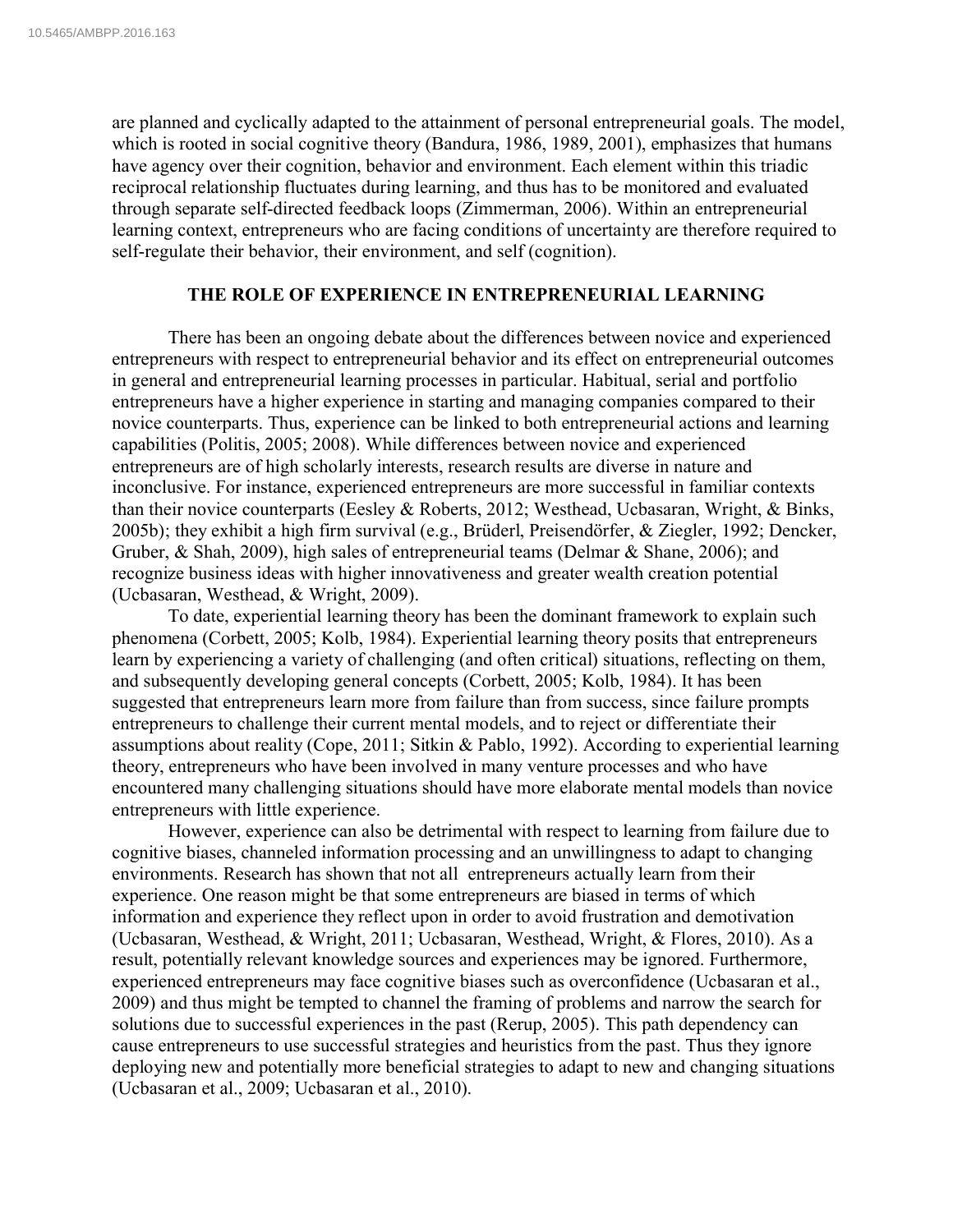These potentially detrimental effects of experience contradict an exclusive and direct relationship between entrepreneurial experience and expertise. Experienced entrepreneurs are not a homogeneous group of individuals; instead they are diverse in nature with regards to their learning expertise (e.g., Westhead et al., 2005b). Some experienced entrepreneurs may become experts over time when developing certain entrepreneurial mindsets (Krueger, 2007), as well as certain cognitive scripts and frameworks to tackle entrepreneurial challenges (Dew, Read, Sarasvathy, & Wiltbank, 2009). This development requires specific skills and learning capabilities, which differentiate expert entrepreneurs from just being experienced non-expert entrepreneurs.

# **DISTINGUISHING EXPERIENCE AND EXPERTISE: NOVICE, NON-EXPERT, AND EXPERT ENTREPRENEURS**

Under certain circumstances, experience may be detrimental to learning and entrepreneurial success. Therefore, we want to reconsider the relationship between experience and the development from novice or non-expert to expert entrepreneur. In accordance with Zimmerman (2006) we distinguish between novice, non-expert and expert entrepreneurs.

Novices are usually first-time entrepreneurs, thus having little experience and at best some theoretical knowledge about how to deal with the challenges typical for founding and developing a venture. This puts them at a disadvantage to entrepreneurs who have experience in the specific domain of action (Eesley & Roberts, 2012; Westhead, Ucbasaran, & Wright, 2005a). Novice entrepreneurs differentiate themselves from non-expert and expert entrepreneurs due to their limited entrepreneurial experience.

Conversely, non-experts may have entrepreneurial experience, however, they may not always be able to link previous experience to novel or uncertain conditions. For instance, they may be serial entrepreneurs who have already dealt with founding and developing ventures. However, they are not able to effectively exploit this experience due to a variety of reasons. First, they may fail to learn from experience by ignoring failure (Cope, 2011) or by developing cognitive biases such as overconfidence (Politis & Gabrielsson, 2009; Ucbasaran et al., 2011). Second, relying on experience may lead to cognitive fixations when procedures or decisionmaking routines are reapplied in novel contexts that may require different decision heuristics (Eesley & Roberts, 2012). Third, non-experts may become discouraged, demotivated and even "traumatized" by negative experiences related to venture failure (Ucbasaran et al., 2011; Välikangas, Hoegl, & Gibbert, 2009), as well as associated attitudes (Politis & Gabrielsson, 2009). Therefore, non-expert entrepreneurs demonstrate higher variability in their success rates of adapting to changing contexts.

In contrast, expert entrepreneurs are able to learn from negative as well as positive experience and adjust their cognitions and emotions accordingly (Ucbasaran et al., 2011). By carefully reflecting on their experience they are capable of realistically evaluating their performance. Also, they are able to control their emotions, avoiding demotivation and discouragement, as well as overconfidence and hubris (Hiller & Hambrick, 2005). Furthermore, experts avoid cognitive fixation by constantly questioning whether previously acquired heuristics and routines still fit novel contexts or adaptions are necessary, showing the ability to "reflect in action" (Schön, 1983).

Building on these important distinctions, our aim is to investigate what underlying learning mechanisms support the development of entrepreneurial expertise. Research on expert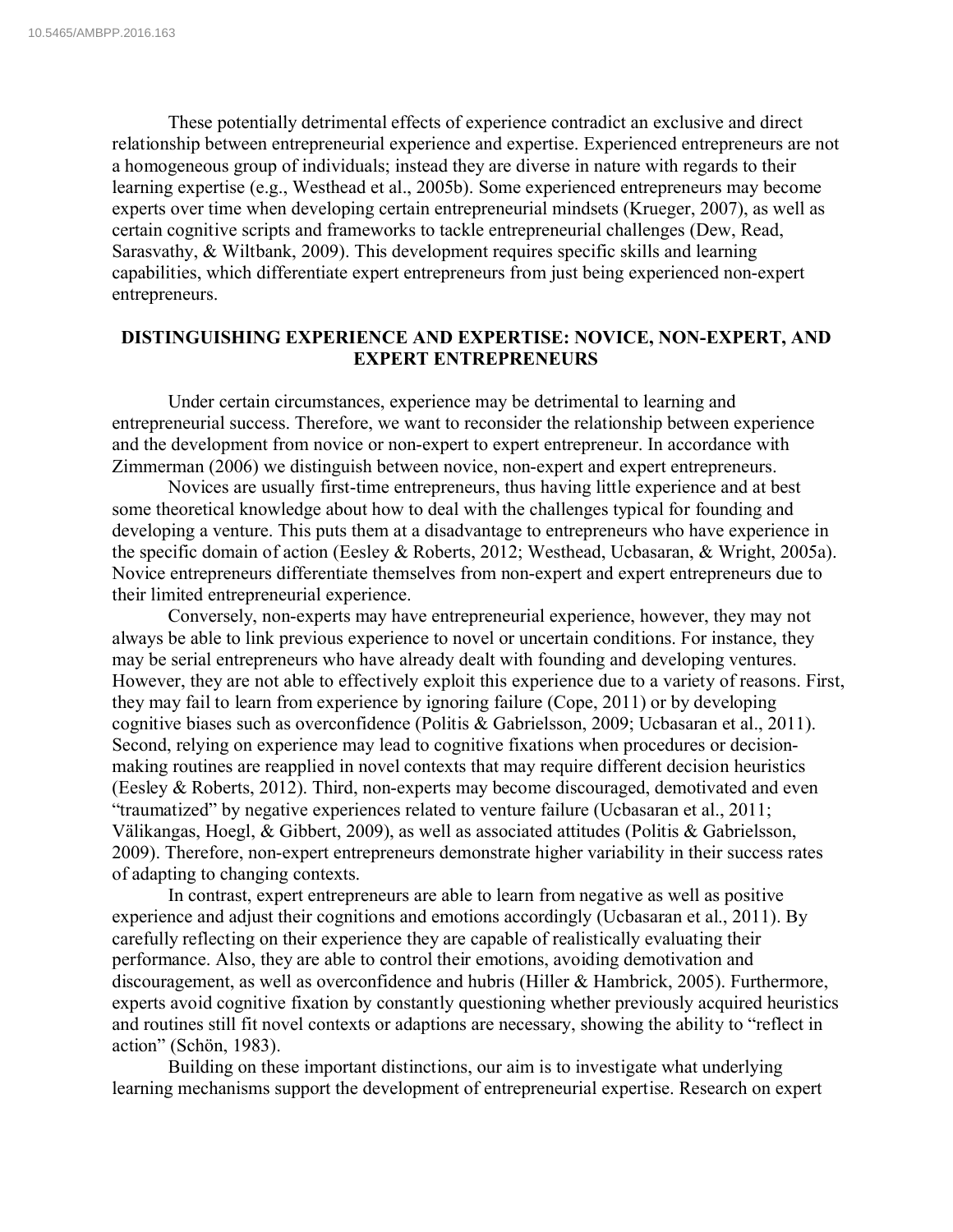performance (Ericsson, 2006; Feltovich et al., 2006) across a variety of domains (e.g. sports, music, academia) has painted a broad picture about how expert capabilities can be acquired (e.g., through deliberate practice) and what underlying learning mechanisms (e.g. such as SRL) may support that development. Within this context, particularly SRL mechanisms (Zimmerman, 2006) have been found to not only facilitate learning and performance, but also enhance an entrepreneurs' ability to learn (Baron & Henry, 2010). The quality of learning processes such as taking proactive steps towards the desired goal (Zimmerman, 2000) has a major influence on the development of entrepreneurial expertise (Zimmerman, 2006). We apply a social-cognitive theory of self-regulation (Zimmerman, 2000) during learning processes to better understand how some entrepreneurs manage to exploit experience in a way that leads to expertise while others cannot use their experiences as effectively. By referring to SRL as a process model of learning, we also argue that expertise can be systematically developed and is not primarily determined by talent or personal dispositions.

# **A SOCIAL COGNITIVE VIEW OF SELF-REGULATED ENTREPRENEURIAL LEARNING**

Successful entrepreneurs have mastered the "art" of entrepreneurship. They have become experts of their domain, continuously solving complex problems. Research has suggested that acquiring expertise involves a combination of task knowledge, performance skill and selfregulatory competence (Zimmerman, 2006). Self-regulatory competence plays an especially important role within this context, since it explains behavioral and cognitive elements through motivational and metacognitive processes within self-enhancing cyclical feedback loops.

From a social cognitive perspective (Bandura, 1986, 1991; Schunk, 2001; Zimmerman, 2000), self-regulation is not only a behavioral skill, it also gives learners the ability to apply their knowledge within new contexts and demonstrate personal agency over their actions. Since personal, behavioral and environmental contingencies are constantly changing during learning and development, learners are therefore required to regulate each process in open feedback loops (Zimmerman, 2000). Research has shown that highly self-regulated learners, such as experts, are: (1) better able to monitor their progress and task effectiveness during learning and performance; (2) able to adjust their behavior based on feedback from previous experiences; and (3) are able to systematically adapt both task strategies and skills as they encounter changes to their personal and environmental contingencies (Schunk, 2001). Moreover, self-regulated learning is not an individualistic process, since it also involves social learning mechanisms by proactively seeking help from others when needed (Newman, 1994; Zimmerman & Schunk, 2011). To master occurring challenges, entrepreneurs often need to draw from their social capital (Davidsson & Honig, 2003), and interact and network with other individuals asking for support and help (Borgatti & Cross, 2003).

Building on this notion we introduce one of the most widely applied and cited selfregulation theories to entrepreneurship, Zimmerman's (2000) social cognitive view of selfregulation. It defines self-regulated learning as proactively and "self-generated cognitions, feelings and actions that are planned and cyclically adapted to the attainment of personal goals" (p.14). These self-enhancing learning cycles link self-regulatory processes to self-motivational beliefs through three cyclical phases: *forethought*, *performance*, and *self-reflection* (Zimmerman (2000) for a detailed overview of the social cognitive model of self-regulation).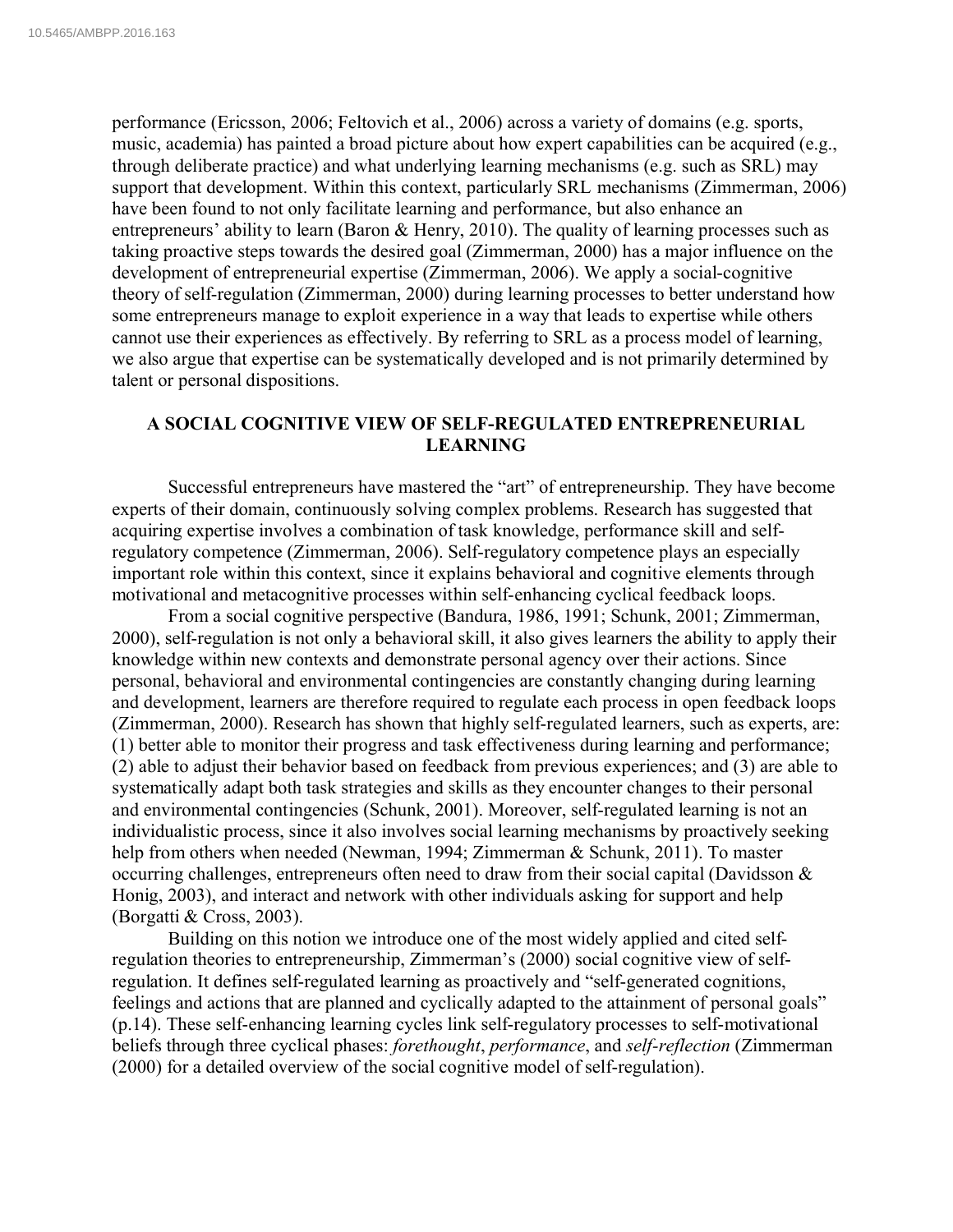The *forethought* phase sets the stage for learning and involves sub-processes such as goal setting, strategic planning and self-motivational believes. During the *performance* phase, the learner takes action and utilizes self-control mechanisms by focusing attention to stay on task. In addition, self-regulated learners are engaged in metacognitive monitoring of specific aspects of their performance. During *self-reflection*, the learner self-evaluates her performance based on the personal goals set, makes causal attributions about whether goals were achieved or not, and selfreacts in order to set the stage for subsequent self-regulatory learning cycles. Zimmerman (2006) points out that particular individuals who develop expertise are proactively focusing on their learning processes during their forethought and performance control phases.

Analogous, expert entrepreneurs who are able to apply more elaborate mental frameworks and heuristics in novel situations are able to assimilate new information more easily compared to novice entrepreneurs (e.g. Ucbasaran et al., 2010). These mental frameworks of expert entrepreneurs are developed through the cyclical interplay of forethought, performance and self-reflection phases. Therefore, self-regulatory feedback mechanisms of experts are proactive in nature since they are tied to pre-existing goal systems and subsequently lead to adaptations in forethought and performance. In contrast, novices or non-experts may experience dysfunctional self-regulation based on post-hoc reactions to adverse events (such as failure to perform) that often lack a real plan to achieve a desired outcome (Zimmerman, 2000, 2006).

For instance, expert entrepreneurs learn within these self-enhancing self-regulatory learning cycles by deliberately and proactively adjusting their goal structure and strategic plans based on previous learning cycles and experiences, as well as changes to their self-motivational beliefs systems (forethought phase). They further analyze and adjust their cognitions and emotions according to a comparison of pervious learning activities and performance in order to enhance their metacognitive and self-control strategies. Expert entrepreneurs are thus better able to self-control their emotions and motivation, avoid discouragement from reflection about failure, as well as overconfidence (performance phase).

Finally, different aspects of venture performance (successes and/or failures) and their corresponding learning activities and strategies are reflected upon. A self-regulated learning cycle comes to a close by self-evaluating as to whether (and why) initially set goals were achieved (or not); and how the entrepreneur will have to self-react in order to achieve success in future situations (self-reflection phase). In sum, expert entrepreneurs have higher levels of selfregulatory skills that allow them to tackle situational challenges and to be adaptive to novel contexts. We therefore offer the following proposition:

*Proposition 1: Expert entrepreneurs show higher levels of self-regulated entrepreneurial learning skills than non-expert and novice entrepreneurs.*

#### **DISCUSSION**

In entrepreneurial learning research, experiential learning is the dominant model for explaining how entrepreneurial expertise develops (Corbett, 2005; Kolb, 1984; Politis, 2005). Building on previous research, we have demonstrated that despite its widely acknowledged strengths, experiential learning also has certain limitations for explaining the development of entrepreneurial expertise and, consequently, entrepreneurial success. For instance, research has shown that experience can inhibit learning or even has detrimental effects such as overestimation of chances of success (Cassar & Craig, 2009), or cognitive fixation and emotional blockage